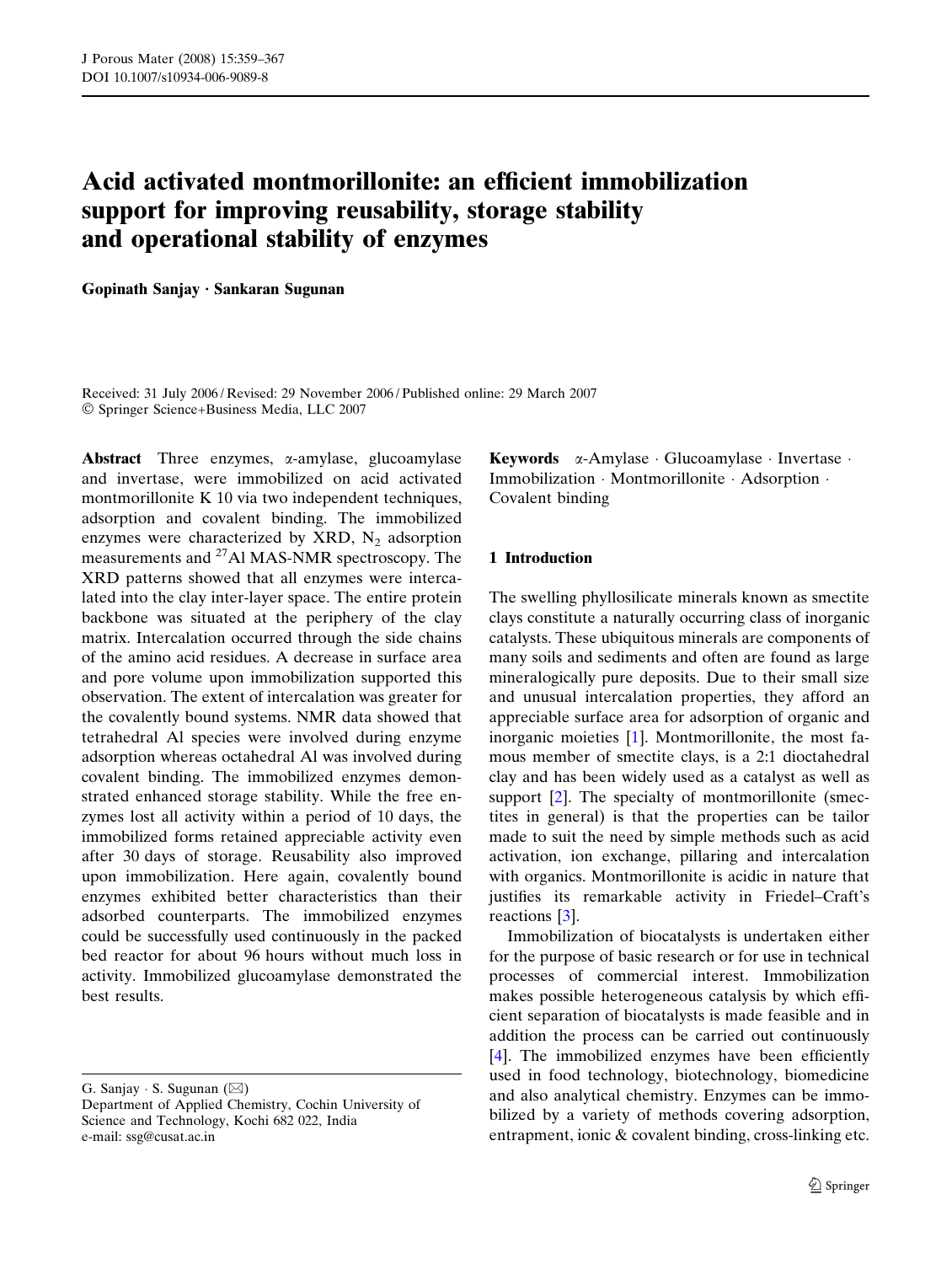Covalent binding is very effective in retaining the enzyme and can achieve high activity after immobilization [\[5](#page-7-0)]. Many supports have been employed to immobilize enzymes, the most important being polymers. Polystyrene microspheres have found good application as an immobilization support [[6\]](#page-7-0). Magnetic polystyrene particles [[7\]](#page-7-0) and activated pHEMA microspheres [[8,](#page-7-0) [9](#page-7-0)] have also been used, the latter one employed in a packed bed reactor. Magnetic polyvinylalcohol microspheres were also used to immobilize enzymes  $[10]$  $[10]$ . Other polymers like poly (*p*-chloromethylstyrene) [\[11](#page-7-0)], polypropylene [\[12](#page-7-0)], polypyrrole [[13,](#page-7-0) [14](#page-7-0)], graft co-polymers [[15,](#page-7-0) [16\]](#page-7-0) etc. have been used efficiently. The major problem with polymer supports is lower pH and thermal stabilities.

Inorganic supports provide better thermal stabilities and hence there is immense scope for research in this area. The most extensively studied inorganic support is porous silica. Mody et al. [\[17](#page-7-0)] have immobilized  $\alpha$ -amylase (1,4- $\alpha$ -glucan glucanohydrolase, EC 3.2.1.1) on porous silica and they successfully applied it for starch hydrolysis in a packed bed reactor. Siso et al. [\[18](#page-7-0)] have immobilized  $\alpha$ -amylase on porous silica. They found that external diffusional resistances to mass transfer were minimized when the immobilized enzyme was operated in a packed bed reactor. Clays are also used as supports for enzyme immobilization. The acid sites of clays can serve as centres of binding through the  $-NH_2$  group of enzymes. Cellulase was sorbed on clay minerals and humic colloids in the soil environment [\[19](#page-7-0)]. The authors found that  $\text{Al}(\text{OH})_x$ intercalated K- and Ca-montmorillonite showed better sorption properties than the pure forms. Natural kaolin was also applied as a support for the immobilization of lipase [\[20](#page-7-0)]. deFuentes et al. [\[21](#page-7-0)] immobilized lipase on different pyllosilicates and found that laminar silicates were quite active for the immobilization for higher molecular weight proteins. Bentonites, sepiolites and other modified montmorillonites are also used for immobilization of different enzymes [\[22–25](#page-7-0)]. Most of the immobilization studies concentrate on the change in enzyme activity on account of immobilization. Variations in the surface properties of the support after immobilization are not well documented.

In this research paper we present the results of immobilization of three enzymes—a-amylase, glucoamylase and invertase on acid activated montmorillonite via two independent techniques i.e. adsorption and covalent binding. Amylases find wide application in the food; textile, distillery and brewing industries since they hydrolyze starch to low-molecular weight products e.g. maltose, glucose etc [[26\]](#page-7-0). Invertase  $(\beta$ -fructofuranosidase, EC 3.2.1.26) catalyzes the hydrolysis of sucrose to glucose and fructose. This invert sugar, which has a lower crystallinity than sucrose at higher concentrations employed, finds numerous applications in the food industry. Its use in confectionary ensures that the products remain fresh and soft even when kept for longer periods of time. Soluble invertase is used in the sweet industry in the production of artificial honey. Enzyme catalyzed hydrolysis has the advantage of colourless products compared to the coloured version obtained through acid hydrolysis [[27,](#page-7-0) [28](#page-7-0)].

The immobilized enzymes were characterized using XRD,  $N_2$  adsorption measurements and NMR. Enzymes can be attached to clays either on the surface or within the inter layer space. In view of the fact that two independent techniques are employed for enzyme immobilization, it becomes absolutely essential to understand the effect of these two techniques on the clay matrix. XRD can be conveniently used for this purpose. Clays are semi-crystalline in nature; hence there are some phases, which can be identified by XRD analysis. Interaction with enzymes can cause significant changes in these phases that are easily recognized by analyzing the XRD spectrum. Clays are highly porous in nature. Hence a measurement of surface area and pore volume using  $N_2$  adsorption studies would be advantageous to understand the effect of immobilization on the porosity of the clay. Clays are aluminosilicates and there is ample scope for NMR analysis due to the presence of the NMRactive nucleus  $27$ Al. Clay minerals have been the subject of several NMR investigations [\[29–31](#page-8-0)]. Changes in the chemical environment of Al can easily be visualized with the help of  $27$ Al NMR. This technique is of particular interest in studying octahedral and tetrahedral sites in the Al framework and so can be suitably applied for the study of interaction of the enzyme with the clay mineral.

The most striking features of a heterogeneous catalyst that makes it diverse from homogeneous catalysis are easy separation, reusability and application to continuous process [[32,](#page-8-0) [33\]](#page-8-0). These are important for the economical use of an enzyme, as a means for mass production of the desired product. The number of successive cycles for which a catalyst can be efficiently reused is an intrinsic property of the catalyst. To some extent, it also depends on the reaction conditions employed. In case of immobilized enzymes, reusability is a vital parameter especially for the reason that enzymes are costly. Hence efficient reuse is necessary to optimize the cost. One of the problems encountered in continuous reactions is the operational stability of the enzyme immobilized on the support [[10\]](#page-7-0). Immo-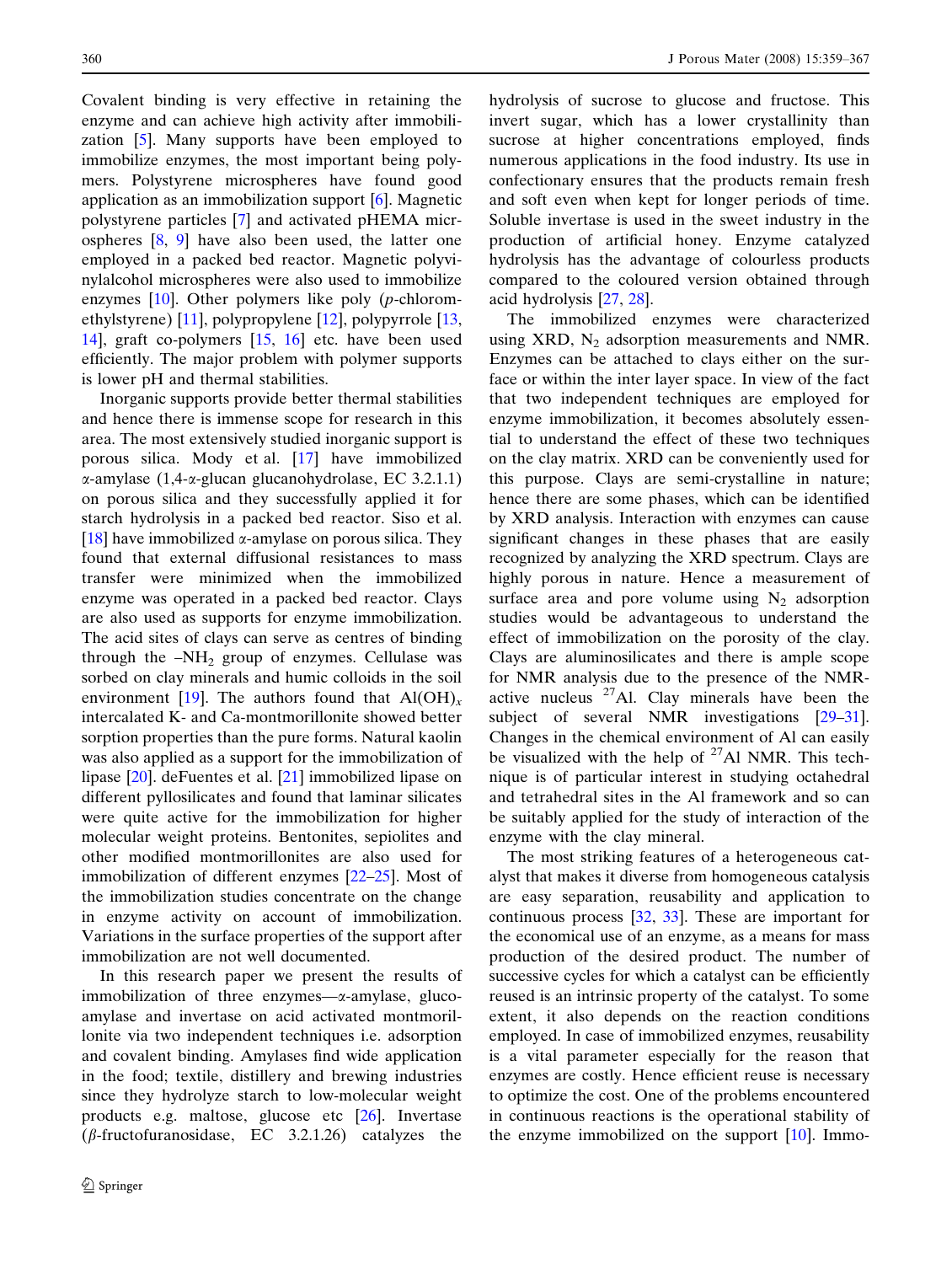bilization of enzymes is also taken up for long-term storage of enzyme. In the free form, it has a short life and therefore its use is restricted. After immobilization, the life of enzyme improves and therefore it can be kept for long-term usage. Thus it is very much essential to evaluate these parameters, which will lead to effective economic utilization of the enzyme industrially. The reusability and operational stability of the immobilized enzymes were tested in a batch and packed bed reactor respectively. The storage stability of the immobilized enzymes was also estimated in a batch reactor.

#### 2 Experimental

#### 2.1 Materials

Bacillus subtilis a-amylase, Aspergillus niger glucoamylase, Baker's yeast invertase, acid-activated montmorillonite K 10 (CEC 60 meq/mg; main exchangeable cations Na<sup>+</sup>, Ca<sup>2+</sup>, K<sup>+</sup>), 3 aminopropyl triethoxysilane, glutaraldehyde and 3,5-dinitro salicylic acid were purchased from Sigma-Aldrich Chemicals Bangalore. All other chemicals were of purest grade available commercially.

## 2.2 Immobilization of enzymes

Adsorption: Montmorillonite K 10 was first mixed with deionized water and vigorously stirred for 6 h. It was filtered, dried at  $120^{\circ}$ C for 12 h and calcined at  $350^{\circ}$ C for 12 h. This calcined clay was mixed with equal volumes of 0.1 M phosphate buffer solution (pH 4, 6 and 7 for glucoamylase, invertase and  $\alpha$ -amylase respectively) and enzyme solution and shaken for 1 h in a Remi thermostated water bath shaker at room temperature. It was then centrifuged in a Remi C-24 cooling centrifuge for 1 h. The centrifugate was tested for presence of protein by developing colour using Folin Phenol Ciocaltaue's reagent [[34\]](#page-8-0) and measuring the absorbance at 640 nm in a Shimadzu 160A UV-VIS Spectrophotometer. A standard calibration curve was plotted using bovine serum albumin and the amount of un-adsorbed protein was calculated. The residue was washed several times with deionized water; each time the amount of protein in solution was measured. It was found that all added enzyme got adsorbed and the enzyme loading was 10 mg  $g^{-1}$  clay. The immobilized enzymes were stored in 0.1 M phosphate buffer of optimum pH (7 for adsorbed  $\alpha$ -amylase and glucoamylase, 6 for adsorbed invertase) at  $5^{\circ}$ C for further use.

Covalent binding: Calcined montmorillonite K 10 was mixed with a 10% (v/v) solution of 3-amino propyl triethoxy silane in acetone and vigorously stirred for 3 h at room temperature [\[17](#page-7-0)]. It was filtered, washed several times with acetone until the washings became colourless and later dried at  $80^{\circ}$ C for 12 h. This silanized clay was treated with  $10\%$  aqueous solution  $(v/v)$ of glutaraldehyde and stirred vigorously for 3 h. It was filtered, washed free of excess glutaraldehyde and dried at  $60^{\circ}$ C for 12 h. This functionalized clay was used for immobilization as per the procedure described above. The covalently bound enzymes were stored in 0.1 M phosphate buffer of optimum pH (6 for covalently bound  $\alpha$ -amylase and glucoamylase, 5 for covalently bound invertase) at  $5^{\circ}$ C for further use. The enzyme loading was kept 10 mg  $g^{-1}$  clay.

#### 2.3 Characterization techniques

Powder XRD of the immobilized enzyme systems and the support were taken on a Rigaku D/Max-C system with Ni filtered CuK<sub>a</sub> radiation ( $\lambda = 1.5406$  Å) within the 2 $\theta$  range 2°–15° at a scanning rate of 0.5°/min at room temperature. Solid-state <sup>27</sup>Al MAS-NMR experiments were carried out over a Bruker DSX-300 spectrometer at a resonance frequency of 78.19 MHz. For all experiments a standard 4 mm double-bearing Bruker MAS probe was used. The sample spinning frequency was 8 kHz with a single pulse excitation corresponding to  $\pi/2$  flip angle. The pulse length for the experiments was 10 *l*s whereas the pulse delay was 2 s. The spectra were externally referenced with respect to a dilute solution of AlCl<sub>3</sub>. XWINNMR software operating in a UNIX environment on a silicon graphics computer was employed to acquire and retrieve data. A Micromeritics model Gemini 2360 surface area analyzer was used to measure the nitrogen adsorption isotherms of the samples at liquid nitrogen temperature. The specific surface area was determined from the BET plot (10 point,  $p/p_0 = 0.05{\text -}0.3$ , adsorption isotherm). The pore volume was determined from the adsorption isotherm in a  $p/p_0$  range 0.05–0.95. Prior to the measurement, the samples were degassed at room temperature for 12–16 h in nitrogen flow.

#### 2.4 Activity measurements

Batch reactor: One ml of free enzyme solution (0.1 g immobilized enzyme) was mixed with 20 ml buffered substrate solution (5% w/v) at optimum pH and incubated in a water bath shaker at room temperature. After the reaction time  $(30 \text{ min}$  for  $\alpha$ -amylase and glucoamylase, 40 min for invertase), an aliquot of the product was removed from the reaction mixture and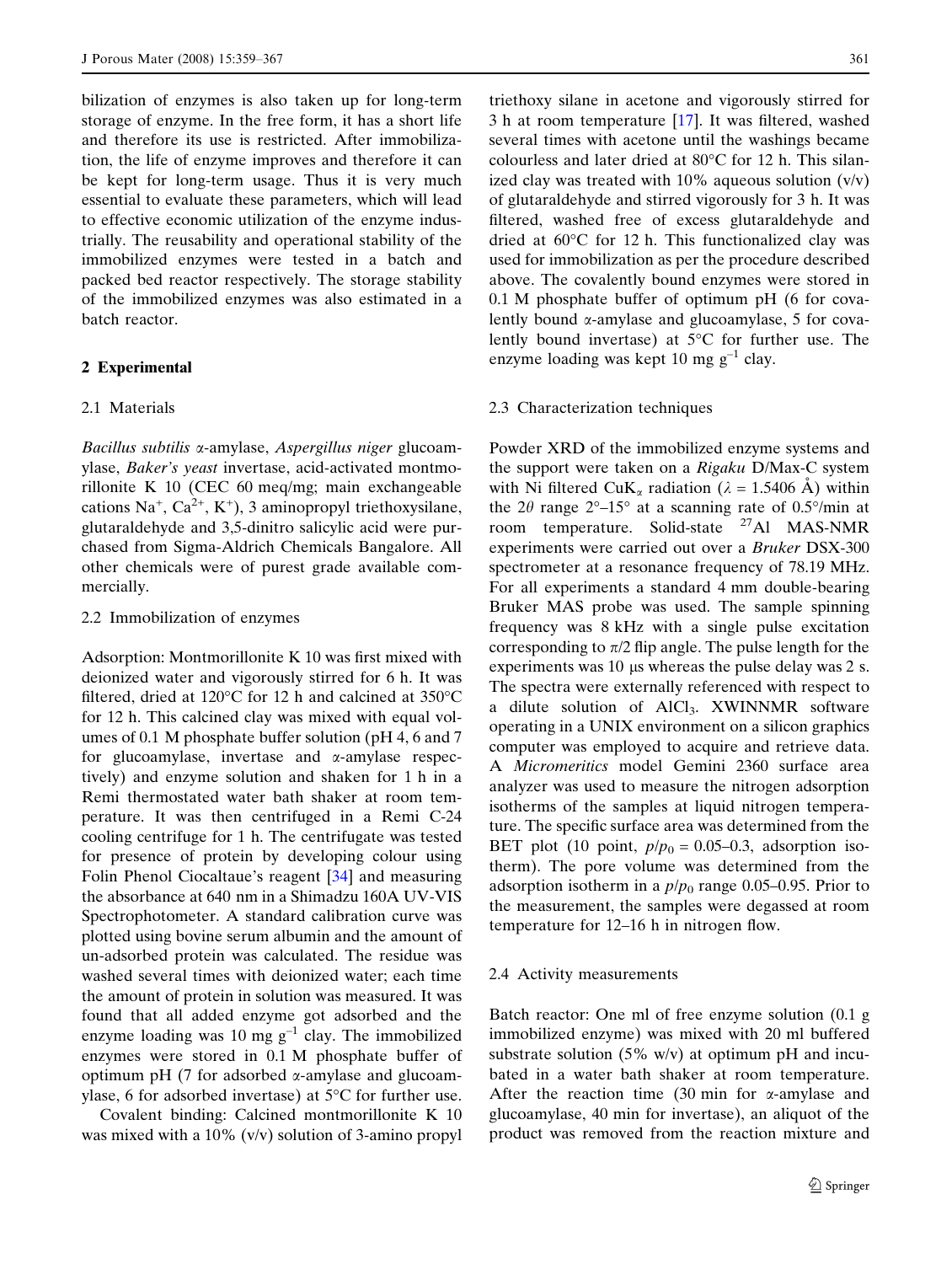analyzed colourimetrically. For starch hydrolysis, colour was developed using iodine solution [[9,](#page-7-0) [35\]](#page-8-0) and the absorbance read at 610 nm. The results were compared with absorbance of standard starch and the amount converted was calculated. In case of sugar hydrolysis, colour was developed using 2% 3,5-dinitro salicylic acid solution in 1 M NaOH (w/v) and absorbance was read at 490 nm  $[11, 36]$  $[11, 36]$  $[11, 36]$  $[11, 36]$ . A standard calibration curve was constructed using glucose solution and the total reducing sugar content was estimated.

Packed bed reactor: A silica glass tube of 1.2 cm id and 25 cm length was used as the reactor. The immobilized enzyme (1 g) was packed into a bed at the middle of the reactor, which was filled with glass beads. The substrate was fed from the top of the reactor using a Cole Palmer 74900 series syringe pump and the products were collected at the bottom at 1 h intervals. Product was analyzed using the method described in the previous section. The reactor was operated at a space velocity of 2  $h^{-1}$ .

Reusability of the immobilized enzymes was tested in a batch reactor. The reaction was continued several times; after each reaction, the mixture was centrifuged, catalyst separated and mixed with fresh substrate solution. Around 30 continuous cycles were performed. The whole reaction was carried out over a period of 4 days. Operational stability was tested in a packed bed reactor as described earlier. The reactor was operated continuously for 96 h and the activity was tested at 12 h intervals. The free and immobilized enzymes were stored in 0.1 M phosphate buffer solution of optimum pH at 5°C for a period of 30 days and the activity was tested every day in the batch mode. The results are presented as percentage of initial activity retained.

#### 3 Results and discussion

#### 3.1 Storage stability studies

Storage stability measurements were conducted in the dry form and in buffer solution of optimum pH. In the dry condition, immobilized enzymes exhibited very poor storage stability. After 36 h of storage, adsorbed a-amylase lost all activity while the covalently bound form retained 25% activity only. Similarly both forms of immobilized glucoamylase lost all activity in 12 hours. Adsorbed invertase was completely deactivated in 15 min whereas the covalently bound form lost all activity within 12 h.

When stored in 0.1 M buffer of optimum pH (Fig. 1), the free  $\alpha$ -amylase lost all its activity within 10 days. The adsorbed form showed a gradual decrease



Fig. 1 Storage studies of (a)  $\alpha$ -amylase (b) glucoamylase and (c) invertase in the  $(\bullet)$  free  $(\blacksquare)$  adsorbed and  $(\blacktriangle)$  covalently bound forms

in activity and retained 65% initial activity after 30 days whereas the covalently bound counterpart retained 85% activity in the same period. Free glucoamylase lost complete activity in 7 days. The adsorbed form retained 50% activity in 30 days while the covalently bound glucoamylase was completely active for 5 days after which it showed a gradual decrease in activity (upto 85% in 30 days). Similar results have been reported earlier [\[37](#page-8-0), [38](#page-8-0)]. Similar results were obtained for invertase. The free enzyme lost complete activity in 9 days. Adsorbed invertase retained 35% activity after 30 days while the covalently bound enzyme retained 75% activity in the same time. The improved storage stability of immobilized enzymes can be attributed to a reduction in the rate of denaturation of the enzyme as a result of fixation on the clay matrix [\[27](#page-7-0), [39](#page-8-0)].

#### 3.2 Reusability

The results of reusability investigations in batch reac-tor are shown in Fig. [2](#page-4-0). Adsorbed  $\alpha$ -amylase could be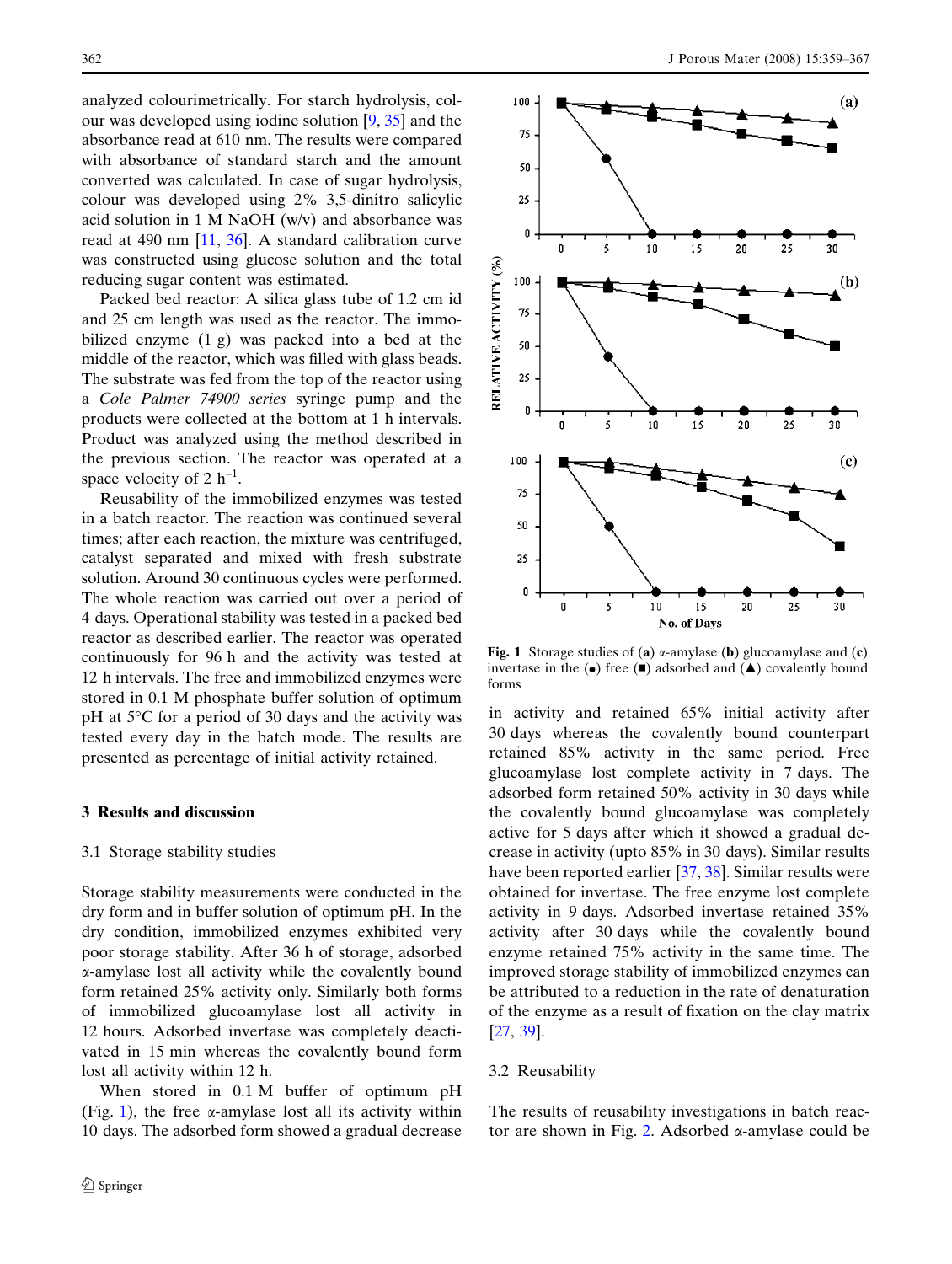<span id="page-4-0"></span>

Fig. 2 Reusability of (a)  $\alpha$ -amylase (b) glucoamylase and (c) invertase in the  $(\blacksquare)$  adsorbed and  $(\blacktriangle)$  covalently bound forms performed in a batch reactor

used without any loss in activity for 14 continuous cycles. After 30 cycles, it retained 75% of its initial activity. For the covalently bound enzyme, 100% activity was maintained for 18 cycles and at the end of 30 cycles, it retained 85% of its initial activity. Immobilization of  $\alpha$ -amylase on montmorillonite clay has improved reusability of the enzyme. The loss in activity is due to the natural inactivation of enzyme as a result of time dependent denaturation of the enzyme protein. The results indicate the significance of clay as support for immobilization. There are various reports on reusability characteristics of immobilized a-amylase. Ju et al. [\[26](#page-7-0)] have reported 65% retained activity after 30 cycles in case of  $\alpha$ -amylase immobilized on hollow fibre reactor. Tanyolac et al. [[40\]](#page-8-0) have reported complete reusability for a-amylase immobilized onto nitrocellulose membrane up to 10 successive cycles followed by a 35% reduction in activity. The immobilized glucoamylase demonstrate excellent reusability. The adsorbed glucoamylase could be reused without any loss in activity for 12 consecutive cycles. After 30 cycles it retained 70% activity. Covalently bound glucoamylase could be reused for 15 cycles with 100% activity and it retained 90% activity even after 30 cycles. These results are comparable to literature [\[41](#page-8-0), [42\]](#page-8-0). The adsorbed invertase could be reused without any loss in initial activity for 9 continuous cycles after which there was a rapid drop in activity. The covalently bound invertase preserved all of its initial activity for 12 cycles and at the end of 30 cycles it retained 70% activity.

#### 3.3 Operational stability

Figure 3 depicts the results of operational stability measurements on the immobilized enzymes. The adsorbed a-amylase preserved 100% initial activity for 72 h after which it showed a 10% drop in activity. At the same time, covalently bound  $\alpha$ -amylase maintained 100% initial activity for 84 h after which a moderate loss in activity was observed. Immobilized glucoamylase displayed excellent operational stability. The



Fig. 3 Operational stability of (a)  $\alpha$ -amylase (b) glucoamylase and (c) invertase in the  $($ **=**) adsorbed and  $($  $\blacktriangle)$  covalently bound forms performed in packed bed reactor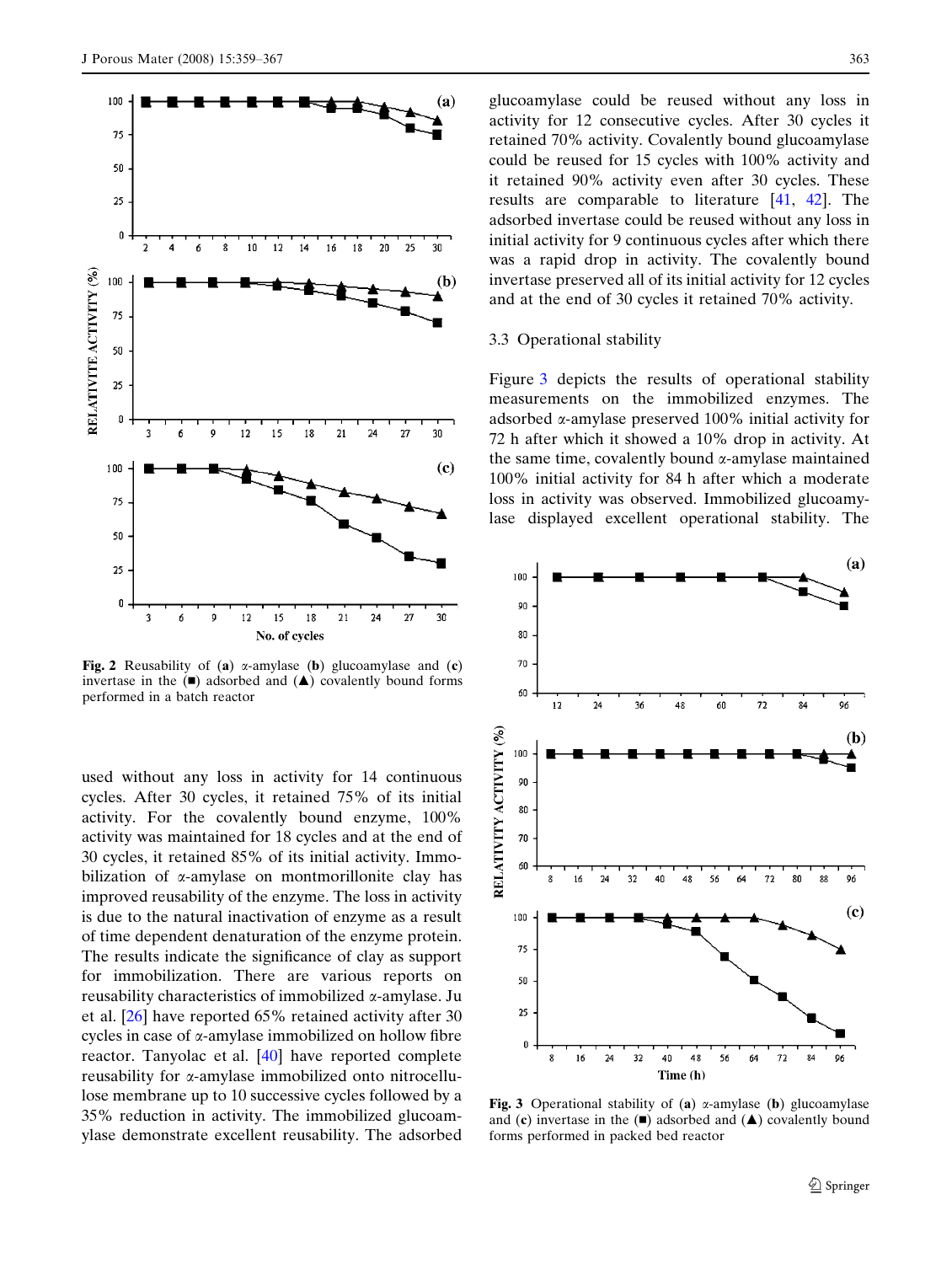covalently bound enzyme could be used without any loss in activity for 96 h while the adsorbed form lost only 5% activity after 84 h. Covalently bound invertase retained complete activity up to 64 h of continuous reaction. Even after 96 h, 75% activity was retained. The loss in activity may be due to the natural inactivation of enzyme on account of time dependent denaturation of the enzyme-protein [\[43](#page-8-0)]. The adsorbed invertase did not show promising results. It was active only for 32 h after which inactivation started and in 96 h almost complete activity was lost. Even though the use of packed bed reactor improved the activity of immobilized invertase, there was a change in the native conformation of the enzyme rapid loss of activity occurred during continuous use. Other authors have also obtained similar observations [\[9](#page-7-0), [28\]](#page-7-0).

#### 3.4  $N_2$  adsorption measurements

Table 1 gives the surface area and pore volume (from N2 adsorption measurements) for the immobilized enzymes. Montmorillonite functionalized with 3-AP-TES and glutaraldehyde showed a decrease in surface area and pore volume. This may be because the silane and glutaraldehyde molecules were bound to the clay matrix within the inter lamellar space. Direct adsorption of a-amylase reduced the surface area, but the decrease is moderate and surface area reduced with increasing amounts of enzyme. It was the case with pore volume also. Covalent binding lead to a sharp decrease in pore volume as well as surface area. Covalent binding occurs via the glutaraldehyde spacer group which was present within the inter layer space. Hence linkages with enzyme lead to severe blockage of pores and so the surface area decreased sharply. Immobilized glucoamylase also exhibited comparable characteristics. For the adsorbed glucoamylase, the

surface area and pore volume decreased slowly as in the case of  $\alpha$ -amylase but the covalently bound counterpart demonstrated an abrupt decline in surface area from 145 to 25 m<sup>2</sup> g<sup>-1</sup> even for a low enzyme loading of 10 mg  $g^{-1}$  clay. Analogous was the case for immobilized invertase. This could be related to the size of the enzyme. The molecular size of glucoamylase (Mol. wt. 180,000) and invertase (Mol. wt. 270,000) were much higher than  $\alpha$ -amylase (Mol. wt. 50,000) and hence a small enzyme concentration (10 mg  $g^{-1}$  clay) was enough to bring about excessive pore blockage for the covalently bound systems.

## 3.5 X-ray diffraction analysis

The XRD results for immobilized enzymes are shown in Table [2](#page-6-0). For parent montmorillonite, there was a peak at  $2\theta = 8.9^{\circ}$  corresponding to a d spacing of 9.98 A. This peak represents the  $d_{001}$  plane analogous to the inter-layer spacing. After functionalization with 3-APTES and glutaraldehyde, a new reflection of increased intensity appeared at a  $d$ -value of 15.3 A whereas the intensity of the original reflection decreased sharply. This demonstrated that inter-layer space expansion occurred during functionalization. Adsorption of  $\alpha$ -amylase did not change the intensity of the  $d_{001}$  reflection. A new reflection appeared which was of low intensity. As enzyme loading increased, the intensity of the new reflection increased confirming intercalation of enzyme or a higher degree of ordering. Covalent binding of  $\alpha$ -amylase lead to basal spacing in the range 19.2–20.7 Å. The original  $d_{001}$  reflection disappeared completely indicating that intercalation of enzyme reached a high degree or that the typical layer structure is reconstituted. Enzymes are polymeric species of very high molecular size.  $\alpha$ -amylase has a molecular size of  $80 \text{ Å}$ , hence the possibility of

|           | BET surface area $(m^2 g^{-1})$ |     |     | Pore volume $(x10^{-6} \text{ m}^3 \text{ g}^{-1})$ |        |        |
|-----------|---------------------------------|-----|-----|-----------------------------------------------------|--------|--------|
| Catalyst  | AA                              | GА  |     | AΑ                                                  | GА     |        |
| $A_{10}$  | 162                             | 156 | 152 | 0.2234                                              | 0.2196 | 0.2153 |
| $A_{50}$  | 134                             | 132 | 148 | 0.2093                                              | 0.2050 | 0.2025 |
| $A_{100}$ | 108                             | 105 | 135 | 0.1905                                              | 0.1919 | 0.1928 |
| $C_{10}$  | 100                             | 25  | 16  | 0.1056                                              | 0.0743 | 0.0536 |
| $C_{50}$  | 81                              | 19  | 15  | 0.0765                                              | 0.0582 | 0.0524 |
| $C_{100}$ | 45                              | 15  | 10  | 0.0456                                              | 0.0432 | 0.0398 |

Table 1 Surface area and pore volume data for the immobilized enzymes

 $AA = \alpha$ -amylase,  $GA =$  glucoamylase, I = invertase.

 $A =$  adsorbed enzyme,  $C =$  covalently bound enzyme.

Values in subscript denote enzyme loading in mg  $g^{-1}$  clay.

Montmorillonite K 10: BET surface area = 201 m<sup>2</sup> g<sup>-1</sup>, pore volume = 0.2511  $\times$  10<sup>-6</sup> m<sup>3</sup> g<sup>-1</sup>. Functionalized montmorillonite: BET surface area = 145 m<sup>2</sup> g<sup>-1</sup>, pore volume =  $0.1745 \times 10^{-6}$  m<sup>3</sup> g<sup>-1</sup>.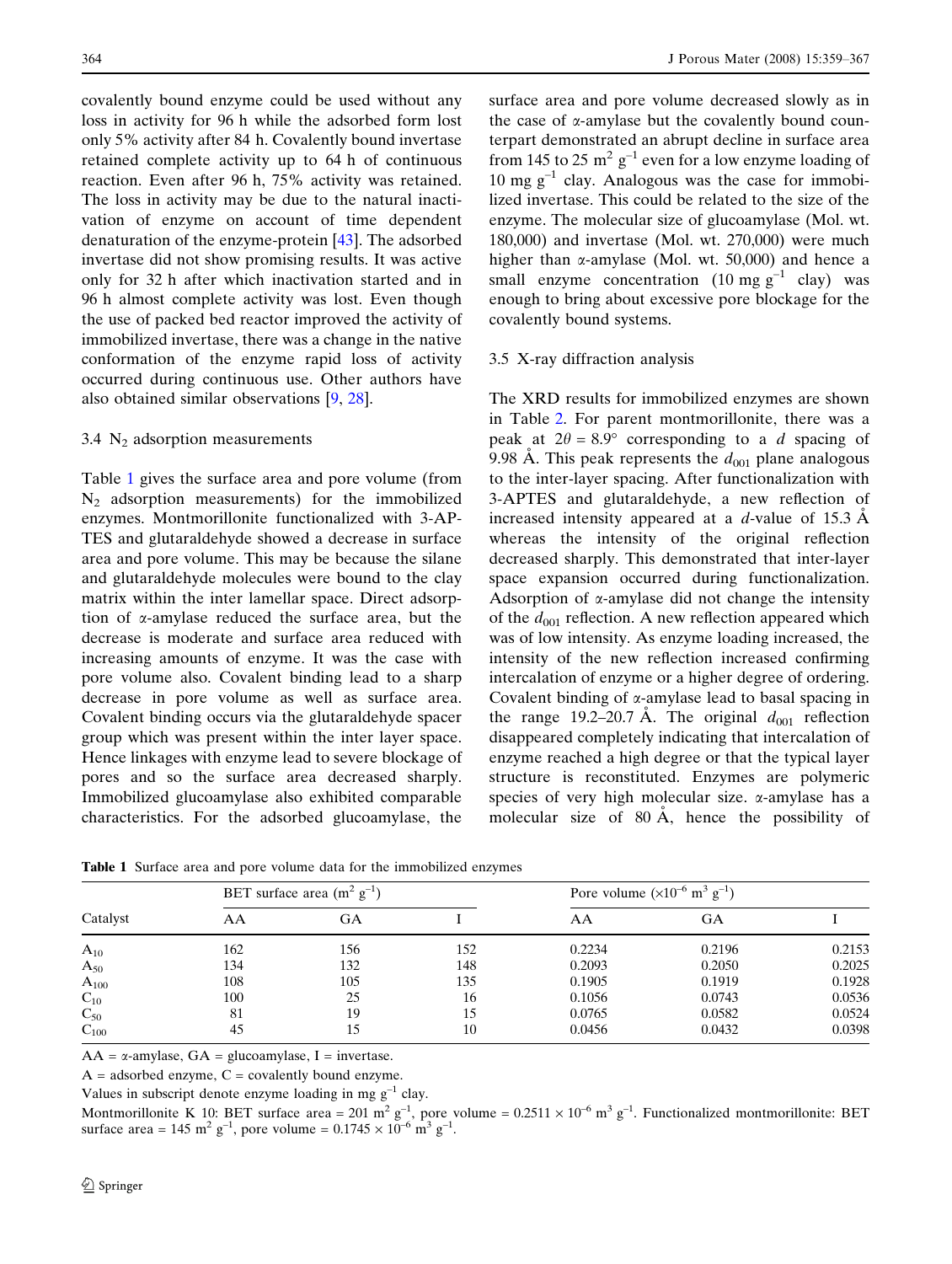<span id="page-6-0"></span>

| Catalyst  | $\alpha$ -Amylase      | Glucoamylase           | Invertase              |
|-----------|------------------------|------------------------|------------------------|
| $A_{10}$  | $8.95^{\rm a}$ (9.87)  | $8.9^{\rm a}$ (9.93)   | $8.85^{\rm a}$ (9.98)  |
|           | 5.1 (17.28)            | 4.9(18.43)             | 4.55(19.52)            |
| $A_{50}$  | $8.9^{\rm a}$ (9.93)   | $8.95^{\rm a}$ (9.87)  | $8.9^{\rm a}$ (9.93)   |
|           | 4.85(18.68)            | 4.45 (19.75)           | 4.35(20.54)            |
| $A_{100}$ | $8.85^{\rm a}$ (9.98)  | $8.85^{\rm a}$ (9.98)  | $8.85^{\rm a}$ (9.98)  |
|           | 4.45 (19.75)           | 4.25(21.75)            | 4.25(21.75)            |
| $C_{10}$  | 8.85(9.98)             | $4.35^{\rm a}$ (20.54) | $3.75^{\rm a}$ (23.54) |
|           | $4.6^a$ (19.19)        |                        |                        |
| $C_{50}$  | $4.35^{\rm a}$ (20.54) | $4.0^{\circ}$ (22.85)  | $3.35^{\rm a}$ (25.96) |
| $C_{100}$ | $4.3^{\rm a}$ (20.74)  | $3.95^{\rm a}$ (23.00) | $3.3^{\circ}$ (26.25)  |

A = adsorbed enzyme, C = covalently bound enzyme, Values in subscript denote enzyme loading in mg  $g^{-1}$  clay. Values in parentheses represent  $d$  spacing in  $\AA$ .

<sup>a</sup> Peak intensity 100%.

The second number in the cells represents the additional peak.

attachment within the inter lamellar space could be ruled out. But a shift in the  $d_{001}$  peak to lower values was an evidence for intercalation [[44,](#page-8-0) [45](#page-8-0)]. Therefore it was proposed that the whole enzyme does not get intercalated into the clay layers. It was the side chains of various amino acid groups that were responsible for intercalation. The polypeptide backbone did not enter the interlayer space but was situated at the periphery of the clay  $[46]$  $[46]$ . For  $\alpha$ -amylase, an enzyme loading of 50 mg was necessary to bring about an elevated level of intercalation. Similar is the case for immobilized glucoamylase and invertase. The adsorbed enzymes show only slight shift of basal spacing to higher values indicative of non-uniform inter-layer expansion whereas covalent binding shows a complete disappearance of the original  $d_{001}$  reflection. The inter-layer spacing increases to  $26.3 \text{ Å}$  for covalently bound invertase and 23 Å for covalently bound glucoamylase. An enzyme loading of 10 mg  $g^{-1}$  clay was enough to bring about a high degree of intercalation. As in case of a-amylase, enzyme intercalation was through the side chains of the amino acid residues.

#### 3.6 Nuclear magnetic resonance spectroscopy

Table 3 depicts the  $27$ Al MAS NMR chemical shift for the different materials. 27Al NMR shows two resonances around 0 and 70 ppm representing Al in tetra-hedral and octahedral co-ordination respectively [[47,](#page-8-0) [48](#page-8-0)]. Montmorillonite exhibited an octahedral Al resonance at 2.8 ppm and a tetrahedral resonance at 69.8 ppm. A slight change in octahedral chemical shift was due to the presence of Fe. Functionalization with silane and glutaraldehyde resulted in a shift of octahedral peak to –1.7 ppm while the tetrahedral peak remained unaltered indicating that only the octahedral

| Table 3 Chemical shift values of $27$ Al NMR for the parent clay |  |  |  |  |
|------------------------------------------------------------------|--|--|--|--|
| and the immobilized enzymes                                      |  |  |  |  |

|                 | Chemical shift (ppm) |             |  |  |
|-----------------|----------------------|-------------|--|--|
| Catalyst        | Octahedral           | Tetrahedral |  |  |
| M               | 2.8                  | 69.8        |  |  |
| SGM             | $-1.7$               | 69.5        |  |  |
| $AA_A$          | 2.8                  | 63.4        |  |  |
| AA <sub>C</sub> | 1.3                  | 69.3        |  |  |
| $GA_A$          | 2.6                  | 62.1        |  |  |
|                 |                      | 54.1        |  |  |
| $GA_C$          | 2.3                  | 69.2        |  |  |
|                 |                      | 53.9        |  |  |
| $I_A$           | 2.7                  | 61.3        |  |  |
| $I_{\rm C}$     | 3.8                  | 69.7        |  |  |

 $M =$  montmorillonite,  $SGM =$  montmorillonite functionalized with silane and glutaraldehyde,  $AA = \alpha$ -amylase,  $GA = glu$ coamylase,  $I =$  invertase.

Subscript  $A =$  adsorbed enzyme, subscript  $C =$  covalently bound enzyme.

Al atoms were involved in binding with silane and glutaraldehyde. This further concluded that the binding takes place within the clay inter-layer space and hence substantiated the results of XRD and surface area measurements.

Enzyme adsorption lead to a shift of tetrahedral Al peak by 6–8 units keeping the octahedral peak almost constant. Thus during adsorption the enzyme interacted with the tetrahedral Al alone. When the enzyme was covalently bound to the clay matrix, the tetrahedral Al resonance was unaltered while the octahedral peaks showed a shift by 3–6 ppm. Covalent binding took place on the glutaraldehyde spacer and not directly on to the Al species. In spite of this, there was a sufficient shifting of octahedral peak that signified secondary interactions between the enzyme and the octahedral Al layers. The side chains of the amino acid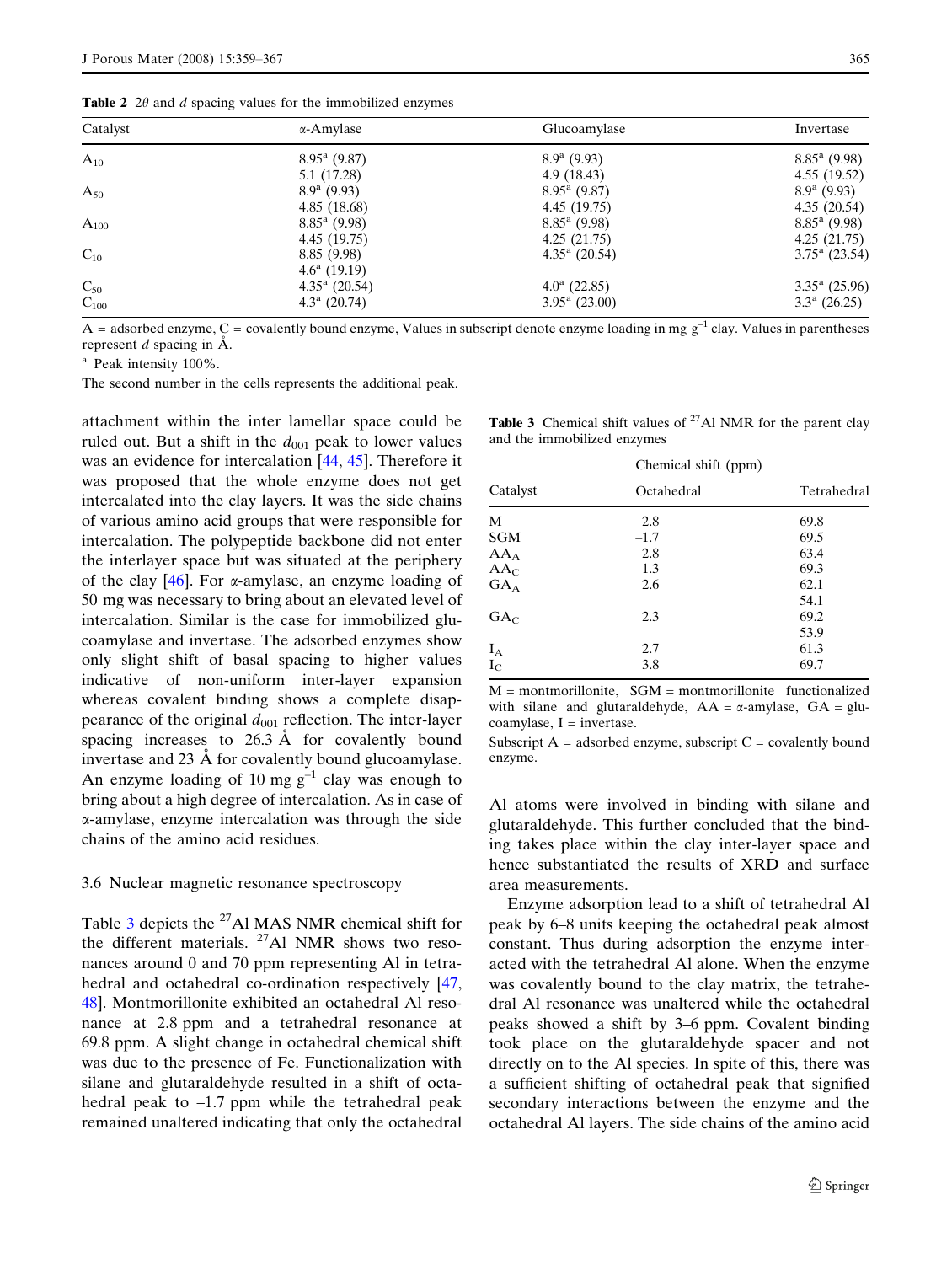<span id="page-7-0"></span>residues or other functional groups present in these side chains may involve in electrostatic interactions with octahedral Al species changing its chemical environment thereby causing a shift in NMR signal. This shift increased with increasing size (and molecular weight) of the enzyme  $(\alpha$ -amylase  $\leq$  glucoamylase < invertase). This was because as the molecular weight increased, the number of side chains on the polypeptide backbone also increased providing more functional groups for secondary interactions with the support. Immobilized glucoamylase showed an additional tetrahedral resonance at 54 ppm, which was present for the adsorbed as well as the covalently bound forms. Glucoamylase contained the cystine residue that has the reactive –SH group in its side chain. This reactive group could interact with tetrahedral Al bringing about such a large chemical shift. The reason for a split in tetrahedral Al resonance may be that only a few of the Al are involved in interaction with cystine side chain and so they resonate at a different value than the remaining Al atoms.

#### 4 Conclusions

The three enzymes,  $\alpha$ -amylase, glucoamylase and invertase, were successfully immobilized on montmorillonite using two techniques i.e. adsorption and covalent binding. XRD demonstrated an increase in inter-layer spacing, which suggested intercalation of enzymes or a higher degree of ordering due to typical reconstitution of delaminated layer structure. The whole enzyme did not get intercalated. The protein backbone was situated at the periphery of the clay while the side chains were involved in intercalation. The extent of intercalation was restricted to the initial clay layers for adsorption whereas during covalent binding the amount of intercalation reached an elevated level. Surface area and pore volume of montmorillonite showed a decrease after immobilization. The decrease was more pronounced for the covalently bound enzymes suggesting excessive pore blockage. 27Al NMR provided information on the interaction between Al species of clay and the enzyme. During adsorption, only the tetrahedral Al species were involved while covalent binding involved the octahedral Al exclusively. In case of immobilized glucoamylase, an additional tetrahedral resonance was seen which may be due to interaction of the reactive –SH group of cystine residue with Al. The immobilized enzymes demonstrated greater storage stability compared to the free counterpart. They could be reused for more than 15 cycles without any loss in activity. The

operational stability of the immobilized enzymes was also very high. Covalently bound enzymes exhibited better characteristics than the adsorbed form.

Acknowledgements The authors wish to thank the Faculty, SIF, IISc Bangalore for the NMR measurements. Financial support from CSIR New Delhi is gratefully acknowledged.

## References

- 1. T.J. Pinnavaia, Science 220, 365 (1983)
- 2. P. Laszlo, Science 23, 235 (1987)
- 3. F. Arena, R. Dario, A. Parmaliana, Appl. Catal. A Gen. 170, 127 (1998)
- 4. W. Hartmeier, Immobilized biocatalysts—an introduction (Springer-Verlag, Berlin, 1988)
- 5. S. Varavinit, N. Chaokasem, S. Shabsngob, World J. Microbiol. Biotechnol. 17, 721 (2001)
- 6. J.-T. Oh, J.-H. Kim, Enzyme Microb. Technol. 27, 356 (2000)
- 7. T. Bahar, S.S. Celebi, Enzyme Microb. Technol. 23, 301 (1998)
- 8. M.Y. Arica, N.G. Alaeddinoglu, V. Hasirci, Enzyme Microb. Technol. 22, 152 (1998)
- 9. H. Tumturk, S. Aksoy, N. Hasirci, Food Chem. 68, 259 (2000)
- 10. S. Akgol, Y. Kacar, A. Denizli, M.Y. Arica, Food Chem. 74 281 (2001)
- 11. T. Bahar, A. Tuncel, J. Appl. Polym. Sci. 83, 1268 (2002)
- 12. A. Tanioka, Y. Yokoyama, K. Miyasaka, J. Colloid Interfacial Sci. 200, 185 (1998)
- 13. A. Gurcel, S. Alkan, L. Toppare, Y. Yagci, React. Funct. Polym. 57, 57 (2003)
- 14. S. Isik, S. Alkan, L. Toppare, I. Cianga, Y. Yagci, Eur. Polym. J. 39, 2375 (2003)
- 15. Y. Chen, E.T. Kang, K.G. Neoh, K.L. Tan, Eur. Polym. J. 36, 2095 (2000)
- 16. A.A.A. DeQueiroz, M. Vitolo, R.C. DeOliveira, O.Z. Higa, Radiat. Phys. Chem. 47, 873 (1996)
- 17. H.M. Mody, K.H. Mody, O.P. Mairh, R.V. Jasra, Indian J. Chem. 38A, 1200 (1999)
- 18. M.I.G. Siso, M. Graber, J.-S. Condoret, D. Combes, J. Chem. Technol. Biotechnol. 48, 185 (1990)
- 19. A.A.S. Sinegani, G. Emtiazi, H. Shariatmadari, J. Colloid Interface Sci. 290, 39 (2005)
- 20. M.B.A. Rahman, S.M. Tajudin, M.Z. Hussein, R.N.Z.R.A. Rahman, A.B. Salleh, M. Basri, Appl. Clay Sci. 29, 111 (2005)
- 21. I.E. deFuentes, C.A. Viseras, D. Ubiali, M. Terreni, A.R. Alcantara, J. Mol. Catal. B Enzym. 11, 657 (2001)
- 22. M.S. Carrasco, J.C. Rad, S. Gonzalez-Carcedo, Bioresour. Technol. 51, 175 (1995)
- 23. A. Naidja, P.M. Huang, J. Mol. Catal. A Chem. 106, 255 (1996)
- 24. X. Tang, Y.-F. Shen, S.L. Suib, R.W. Coughlin, R. Vinopal, Microporous Mater. 2, 65 (1993)
- 25. A. Naidja, P.M. Huang, J.-M. Bollag, J. Mol. Catal. A Chem. 115, 305 (1997)
- 26. Y.-H. Ju, W.-J. Chen, C.-K. Lee, Enzym. Microb. Technol. 17, 685 (1995)
- 27. G. Bayramoglu, S. Akgol, A. Bulut, A. Denizli, M.Y. Arica, Biochem. Eng. J. 14, 117 (2003)
- 28. M.Y. Arica, S. Senel, N.G. Alaeddinoglu, S. Patir, A. Denizli, J. Appl. Polym. Sci. 75, 1685 (2000)